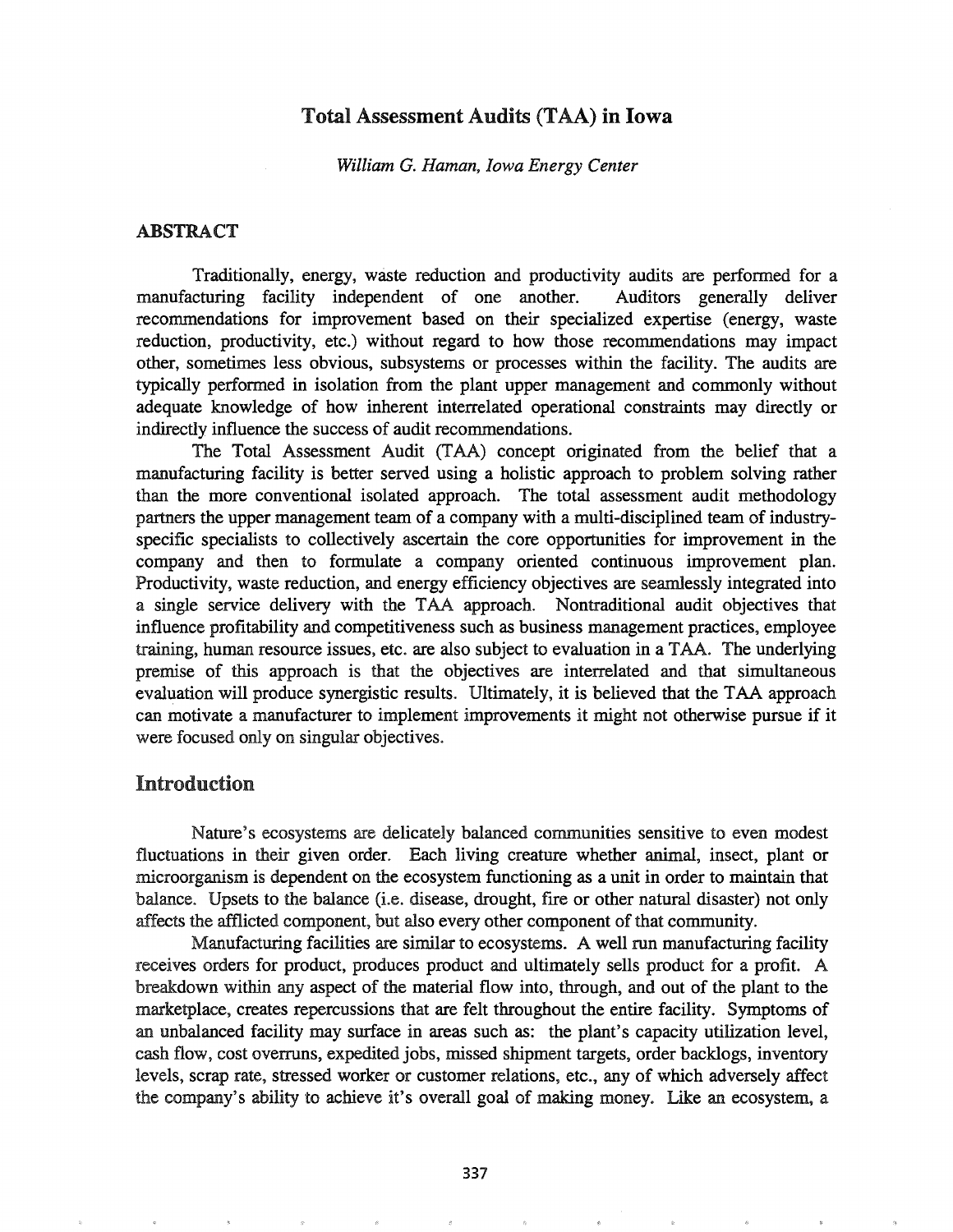manufacturing facility should operate as an integrated system of interrelated dependent subsystems and processes, rather than a compilation of isolated subsystems and processes.

Traditionally in manufacturing facilities, energy, waste reduction and productivity audits have been performed independent of one another. The auditor concentrates on and delivers recommendations for improvements based on their specialized expertise (energy, waste reduction, productivity, etc.) without regard to how those recommendations may impact other, less obvious, subsystems or processes within the facility. The audit is generally performed in isolation and without knowledge of inherent interrelated facility constraints that may directly or indirectly influence the success of audit recommendations and ultimately the company. Sometimes even the most simplistic straight forward recommendations can have crosscutting influences.

How often has an energy auditor examined the energy impact resulting from tuningup a boiler or insulating steam lines without considering the steam end-use requirements? Consider the impact to the manufacturer's profits if the auditor could instead recommend that a boiler be throttled or eliminated based on a system evaluation of the process end-use temperature and pressure requirements. While the energy savings opportunities for the boiler tune-up and pipe insulation may offer reasonable economic paybacks, they may pale in comparison to the potential savings associated with eliminating any quantity of steam consumed at a higher energy state than the ultimate end-use process requires.

How often has a waste reduction auditor examined a manufacturer's paint line and recommended improving the operators' technique or the installation of paint baffles as opportunities for improving the paint transfer efficiency rate or reducing the quantity of filters consumed, without understanding the interrelationships between the paint line and the production speed and quality control constraints? Consider the impact to the throughput and ultimately the manufacturers' profit line if the mentioned opportunities were coupled with improvements that delivered faster line speeds with fewer scrapped parts by; 1) installing sequenced programmable logic controlled spray-nozzles optimally configured in seriesstacked spray booths and 2) incorporating state-of-art parts cleaning and paint drying technology to the process line.

Finally, how often have production engineers added horsepower capacity to a compressed air system to alleviate low line air pressure complaints without examining the air distribution system design and end-use requirements? Consider the impact to the company profits the engineer could instead recommend the elimination of a compressor based on an evaluation of; 1) the distribution piping design; 2) the quantity of unregulated compressed air system leaks and inappropriate uses; 3) the volume and placement of compressed air storage in the system and; 4) the control strategies for sequencing the supply side compressors in conjunction with regulating the demand-side end-use pressures.

These simplistic examples illustrate how opportunities for dramatic improvements might easily be overlooked during routine assessments.

### The Total Assessment Audit (TAA) Concept

The Total Assessment Audit (TAA) concept originated from the belief that a manufacturing facility is better served using a holistic approach to problem solving rather than the more conventional isolated approach. The TAA methodology integrates the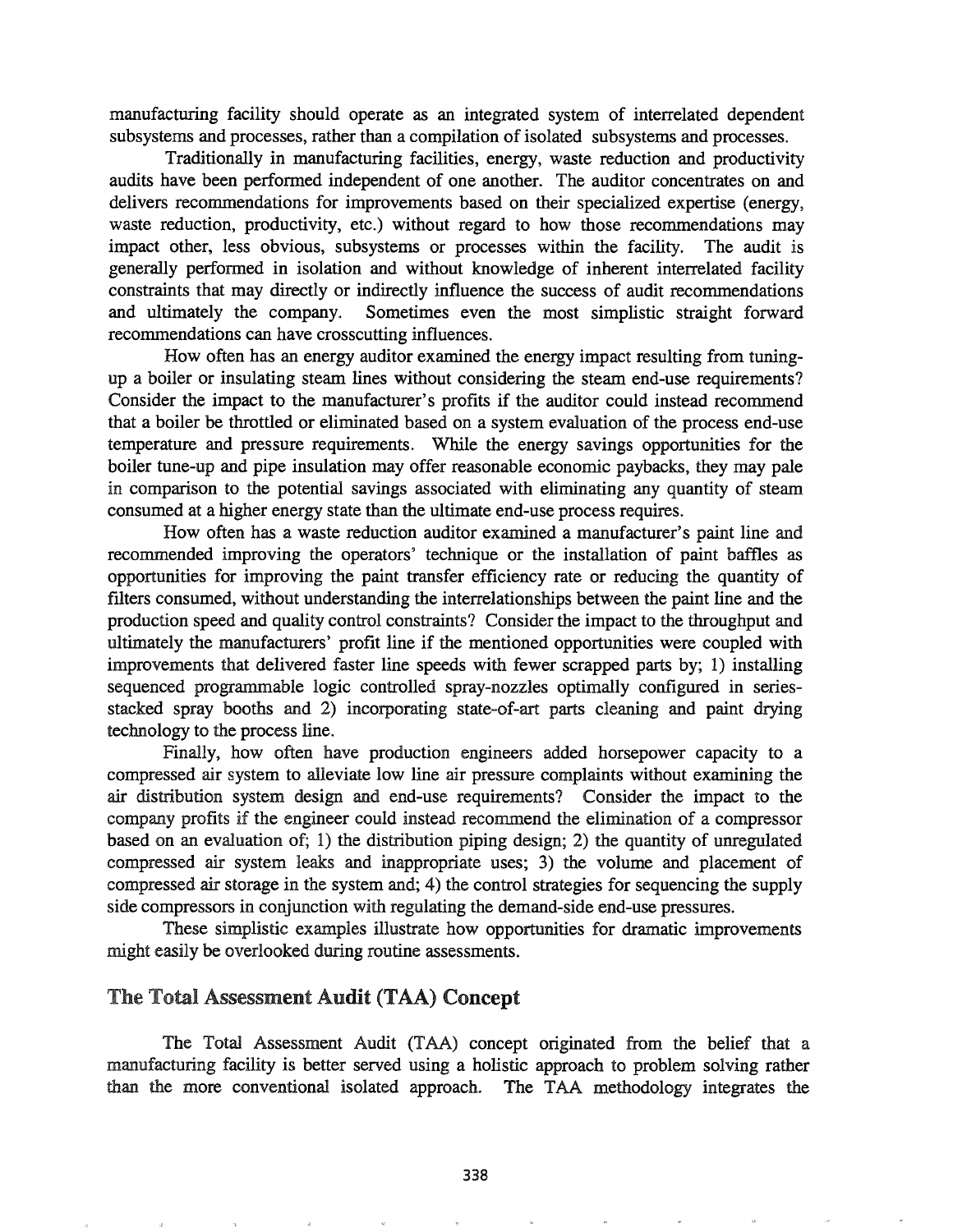expertise of disciplines associated with achieving three primary objectives: productivity improvement, waste reduction, and energy efficiency. The underlying premise is that the objectives are interrelated and that simultaneous evaluation will produce synergistic results. Ultimately, it is believed that the TAA approach can motivate an industry to implement improvements it might not otherwise pursue if it were focused only on singular objectives.

The TAA idea was conceived after the Northeast-Midwest Congressional Coalition drafted legislation for the Energy Policy Act of 1992 that would have encouraged electric and gas utilities to provide integrated energy efficiency, productivity and waste reduction assistance to industry. The Northeast-Midwest Institute, the Coalition's research organization, worked under a grant from the Kellogg Foundation to research and assist in the development of an integrated audit program in three states, including Iowa. To facilitate efforts in Iowa, a working group was established that included participation from state government, electric power utilities and industrial outreach centers. The collaboration was convened to strategize methods that would improve industrial energy efficiencies through productivity enhancements. Although no funds were ever appropriated by Congress to implement the collaboration's strategies, the Total Assessment Audit concept had been formulated and needed to be tested through demonstration.

Variations of TAA type services have been developed and are available across the country including: PRISSM Plus™ offered in Ohio by the Institute of Advanced Manufacturing Sciences; EPRI Partnership for Industrial Competitiveness (EPIC) offered to appropriate subscribers of the Electric Power Research Institute and; FlexTech available in New York State through the New York State Energy Research and Development Authority. The Department of Energy sponsors Industrial Assessment Centers (lAC) at engineering colleges and universities across the country which offer free 1-3 day audits to small and medium-sized companies. IAC offerings are completed with engineering students and faculty mentors but are generally less vigorous than those available through a TAA or comparable service.

# The Total Assessment Audit Methodology

The methodology utilized for conducting Total Assessment Audits in Iowa has evolved over the past six years based on the combined experiences acquired in performing twenty-five Total Assessment Audits during three demonstration projects sponsored by the Iowa Energy Center<sup>1</sup>. Several different approaches and TAA team compositions have been tried with varying degrees of success. The methodology described herein represents the model currently being utilized in ongoing TAA demonstration projects in Iowa.

Each TAA project has reconfirmed the importance of concentrating on productivity and throughput themes which are universal regardless of the industry type being served. Aside from legislated energy efficiencies and waste reduction mandates, energy issues generally receive a low priority from manufacturer's management teams. Energy costs for U.S. manufacturers typically represent only  $1-7\%$  of the total product cost (Hopkins & Jones

<sup>&</sup>lt;sup>1</sup> The Iowa Energy Center is a research, demonstration and educational organization dedicated to increasing Iowa's energy efficiency and use of renewable fuels. Established under the State of Iowa's Energy Efficiency Act (Sec. 266.39c Code of Iowa), the Center was created to conduct and sponsor research on energy efficiency and renewable energy production systems and to assist Iowans assess energy-related technologies.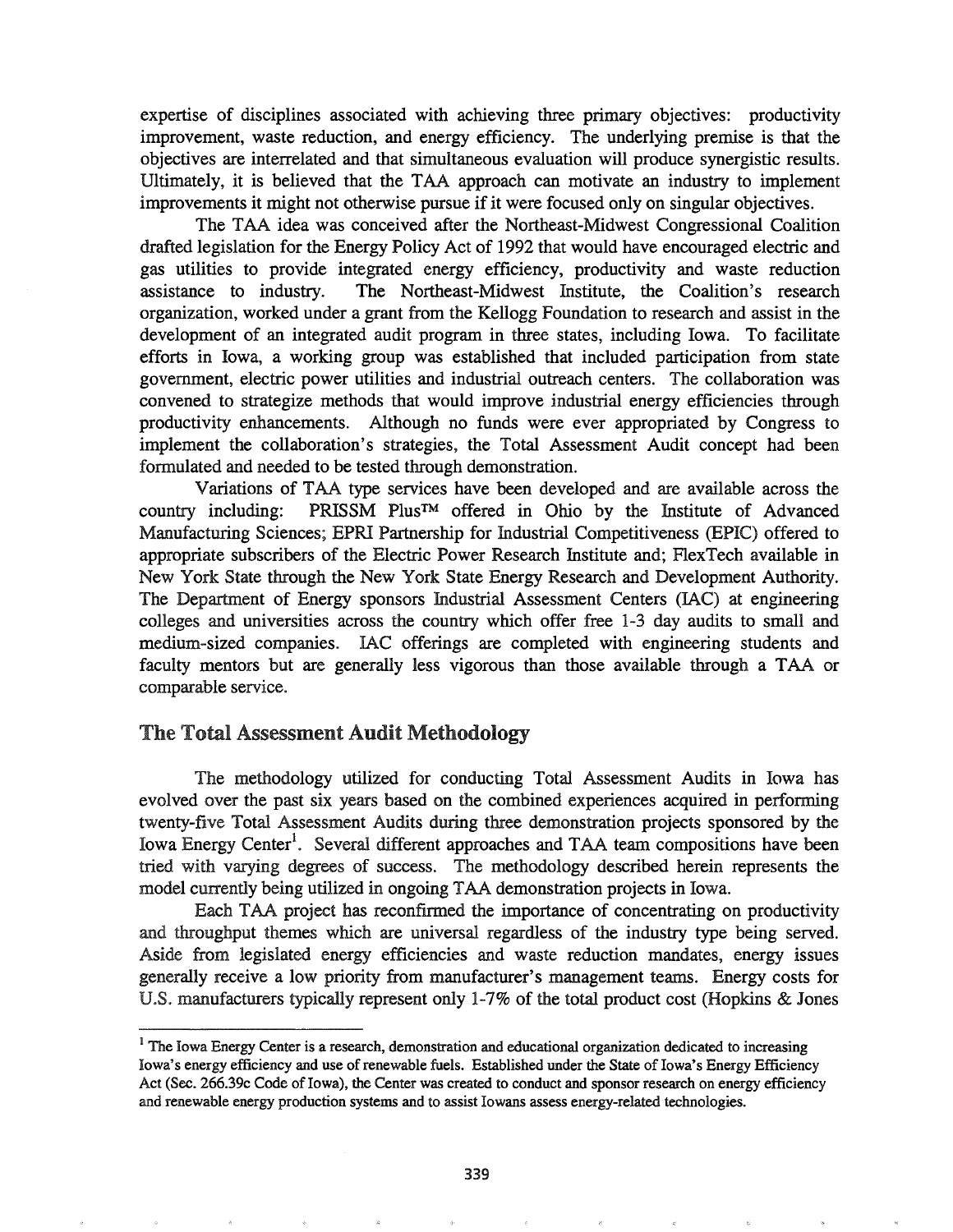1995; Moore 1996). Energy related costs are often buried in an accountant's ledger as an overhead expense and consequently not directly attributable to the operating costs of production. Even when significant energy efficiencies can be identified, their impact is often subdued by the reality that only fractional improvements to the total product costs will be realized. Hypothetically, a spectacular fifty percent reduction in direct energy costs may only represent a 1-3% reduction in the total product cost, whereas, a ten percent throughput improvement may reap 10-30% increases on the ledger's net profit line. Based on the potential for larger investment returns, it is clearly prudent to dedicate capital and human resources to projects that address productivity and throughput issues, especially during periods of expanding global markets. Energy efficiencies and waste reductions will follow logically as byproducts of improved productivity and throughput.. One can readily demonstrate that every productivity gain has an associated energy efficiency gain and/or a reduction in waste..

### Targeted Iowa Industries

The TAA demonstration projects have targeted small to mid-sized manufacturing firms. They are responsible for the bulk of all new jobs created and innovative product and process developments. Across Iowa, there are approximately 5,800 manufacturing firms having fewer than 500 employees. More than eighty-seven percent (87%) of these have less than 50 employees. Nationally, there are more than 380,000 such firms.

In Iowa, manufacturing's importance to the State's economy is increasing and now accounts for approximately twenty-five  $(25%)$  or about \$18.5 billion dollar of the Gross-State-Product (GSP). Within the past ten years, manufacturing revenues have surpassed agriculture as the largest component of the Gross-State-Product. The increase in manufacturing jobs during the past decade may be traced back to the emergence of a more diversified industrial base that followed the farm recession of the late 70's and early 80's.

As the industrial sector has assumed a larger component of the Iowa economy, it has also widened the margin as the largest energy consuming sector in Iowa, using 41% of the total energy consumed in the state in 1995, an increase from 35% in 1985 (Iowa Department of Natural Resources 1998).

Despite their innovative management and manufacturing practices, small to mid-sized manufacturing firms rank among the least efficient of all manufacturers (Hopkins  $\&$  Jones 1995; Modernization Forum 1996). These firms generally do not benefit from the economies of scale available to their larger counterparts. Resources, capital and staff, are often scarce or dedicated towards immediate issues related to day-to-day survival in an increasingly competitive international marketplace. Engineering studies and strategic continuous improvement planning efforts are often overlooked as higher short term priorities and urgent matters preoccupy staff time.

#### Management Partnership

Establishing a strong partnership between the manufacturer's and TAA management teams is critical to the successful execution and implementation of a TAA. Each team in the partnership must entrust and respect the special skills and knowledge each party brings to the partnership. The partnership members must also acknowledge upfront that there is a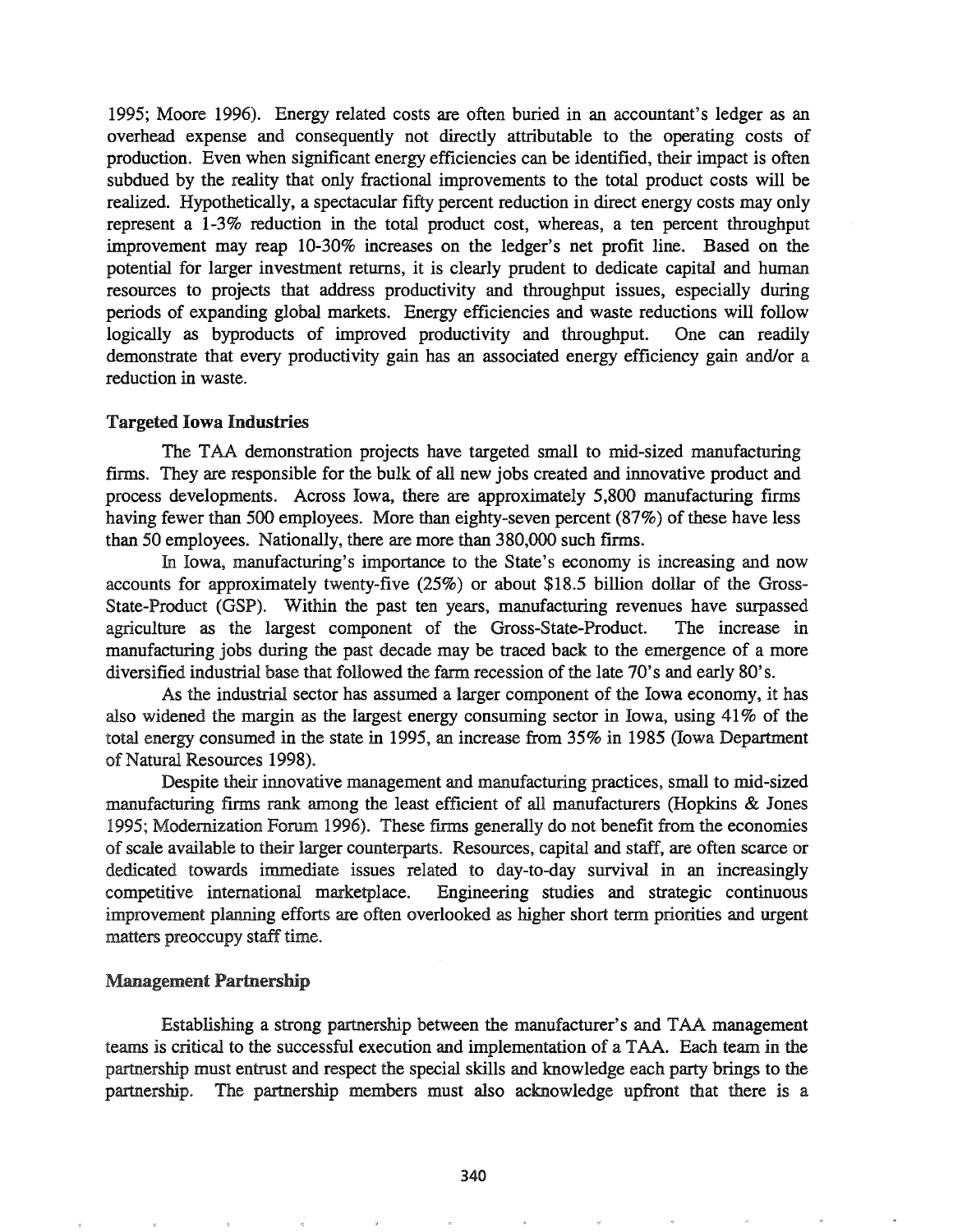substantial time and resource commitment associated with dedicated TAA work that may span a time period ranging from a few weeks to several months. Memorandums of Understanding are useful to outline the responsibilities and expectations of each party.

The manufacturer's management team responsibilities revolve around their acceptance to champion the project for their facility. In this light, representation at a vicepresident or higher level is essential on the manufacturer's management team. Equally important is a progressive management style that welcomes new ideas and innovation. Management teams that are complacent with their competitiveness in the marketplace or are without authorization to implement internal changes are poor candidates for pursuing a TAA.

The TAA management team ideally consists of engineering or business professionals having significant experience in industrial environments. Ideally they would have direct experience with the specific industry they expect to serve, however, their basic understanding of the industry is normally adequate. Their responsibilities revolve around identifying short and long term strategic problems within the facility and assembling an appropriate team of expertise to address those problems. Their success and ability to work with the manufacturer's management team hinges on their professional credibility, the establishment of a mutual trust and timely responsiveness to the clients needs for assistance.

### Action Plan

Recognizing that the manufacturer's management team understands their business and barriers to success better than any outsider can, the TAA management team must work closely with them to jointly identify areas of need so that a focus for the assessment audit can be established. Benchmarking exercises and energy usage analyses have been excellent tools for setting the stage and identifying improvement opportunities. An action plan report prepared by the joint team summarizes the needs priorities and documents a roadmap for improvement. The plan serves as the cornerstone for the full team total assessment audit.

### Team Formation

Based on the findings of the action plan, the TAA management team organizes a TAA team. of specialists having expertise that matches the issues and improvement opportunities identified in the action plan. In the spirit of the TAA concept, mandatory team members include productivity, waste reduction and energy professionals. Additional team members are recruited from a network of specialists in government, academia, power utility companies and private consultants.

Iowa is fortunate to have dozens of technical centers of expertise residing at universities and community colleges. Key contributors to the TAA projects have included: the Metal Casting Center, the Iowa Waste Reduction Center and the Plastics Technology Center at the University of Northern Iowa; the Industrial Assessment Center, the Center for Industrial Research and Service and the Iowa Energy Center at Iowa State University; and the Graphics Art Technology Center and the Manufacturing Technology Center at the Community Colleges. Each center shares the common mission of assisting industry to become more competitive by offering either free or for-fee technical services.. Despite their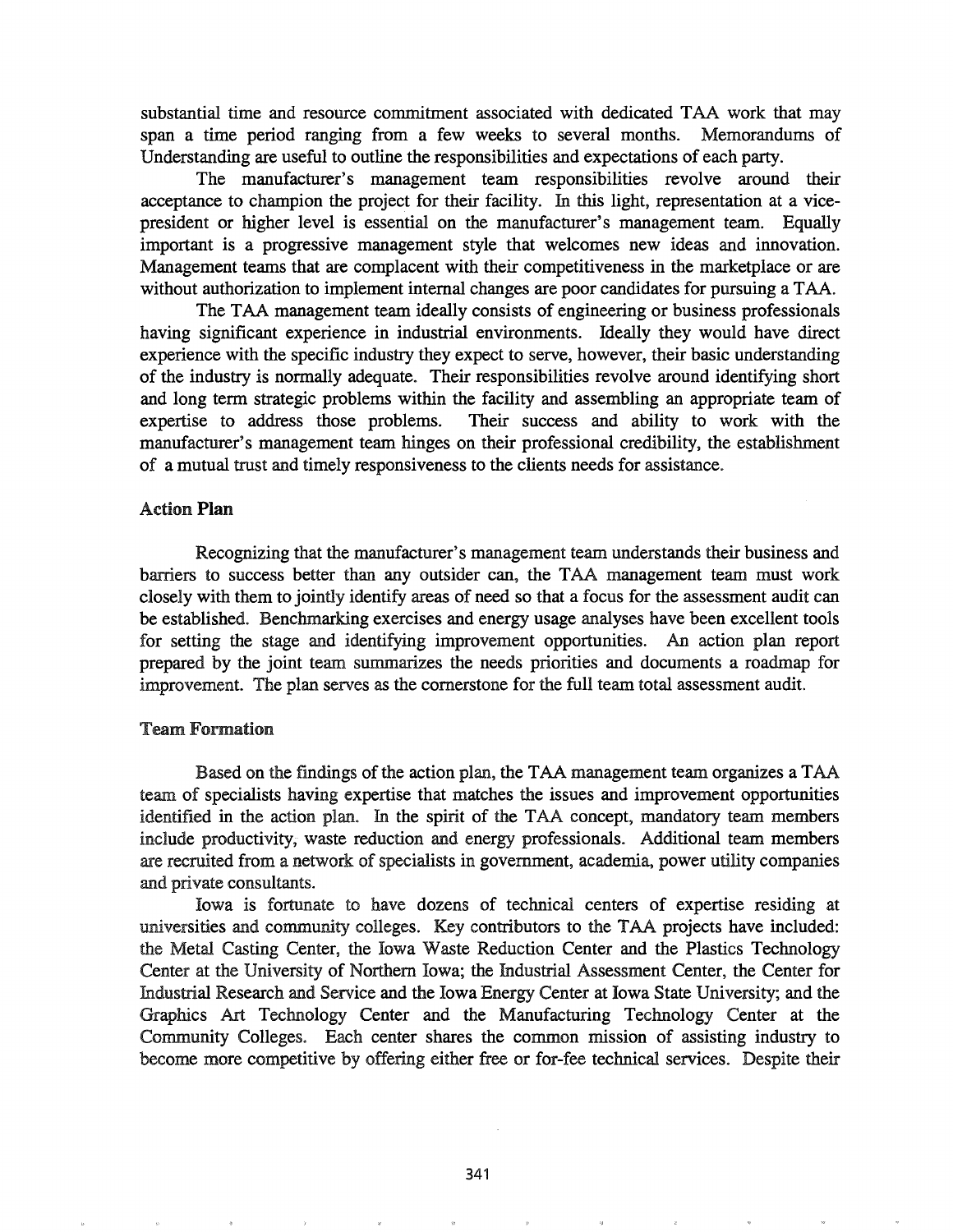shared objective and client base, most had not worked with one another in a team setting until the Total Assessment Audit projects surfaced.

The energy service provider is an important stakeholder to the TAA process, especially for the small and medium sized manufacturers. Aside from their energy efficiency expertise, energy service providers can influence the mode of operations and perhaps even the production schedule based on the economies associated with flexible power rate schedules. Time-of-day and interruptible service rates often offer significant incentives to the manufacturer in exchange for committing to a flexible production schedule. The electric utilities in Iowa have assumed a unique leadership role in the development and disposition of Total Assessment Audits. As restructuring of the electric utility industry continues across the country and the competition for customers intensifies, the role of the local power supplier in the TAA model becomes more impelling.

Private consultants fill a void where specific expertise can not otherwise be located. Consultants hired for the demonstration projects have had both specific expertise and significant industrial experience. Additionally, consultants that are recognized as experts in their field add genuine credibility to the entire effort

#### Total Assessment Audit

Proceeding from the action plan, a total assessment audit is conducted on-site with the assembled TAA team. The initial 2-3 day on-site portion of the audit is conducted with the aid of key facilities operating and management personnel. TAA team experts are paired with the appropriate facilities personnel to collect specific data, gather a working knowledge of the operations and identify opportunities for improvement. Workshops are conducted at the end of each day to exchange information and are structured to encourage open discussion and debate regarding the merits of each identified opportunity. Key to the TAA team concept and workshop format are the synergies that are generated during the opportunities assessment phase. An apparently good opportunity to one team member may create a negative impact elsewhere in the operations, whereas, seemingly weak opportunities may contribute additional value to opportunities in need of additional justification.

More detailed analysis of mutually agreed targeted opportunities are developed by the team experts after the on-site audit is completed. Follow-up visits and interactions with the company are common. Feasibility studies and preliminary designs are formulated from which an economic analysis is prepared. As the studies progress, additional workshops for the collective teams are conducted to focus on proposed recommendations for improvement. Based on the recommendations, an implementation plan report is jointly prepared by the TAA and manufacturing management teams.

#### Implementation Phase

The implementation phase is the climax of the Total Assessment Audit. The strategic plan for short term and sustained improvements are placed into action during this period. Based on the level of capital resources required for implementation, the implementation phase may extend across several fiscal years.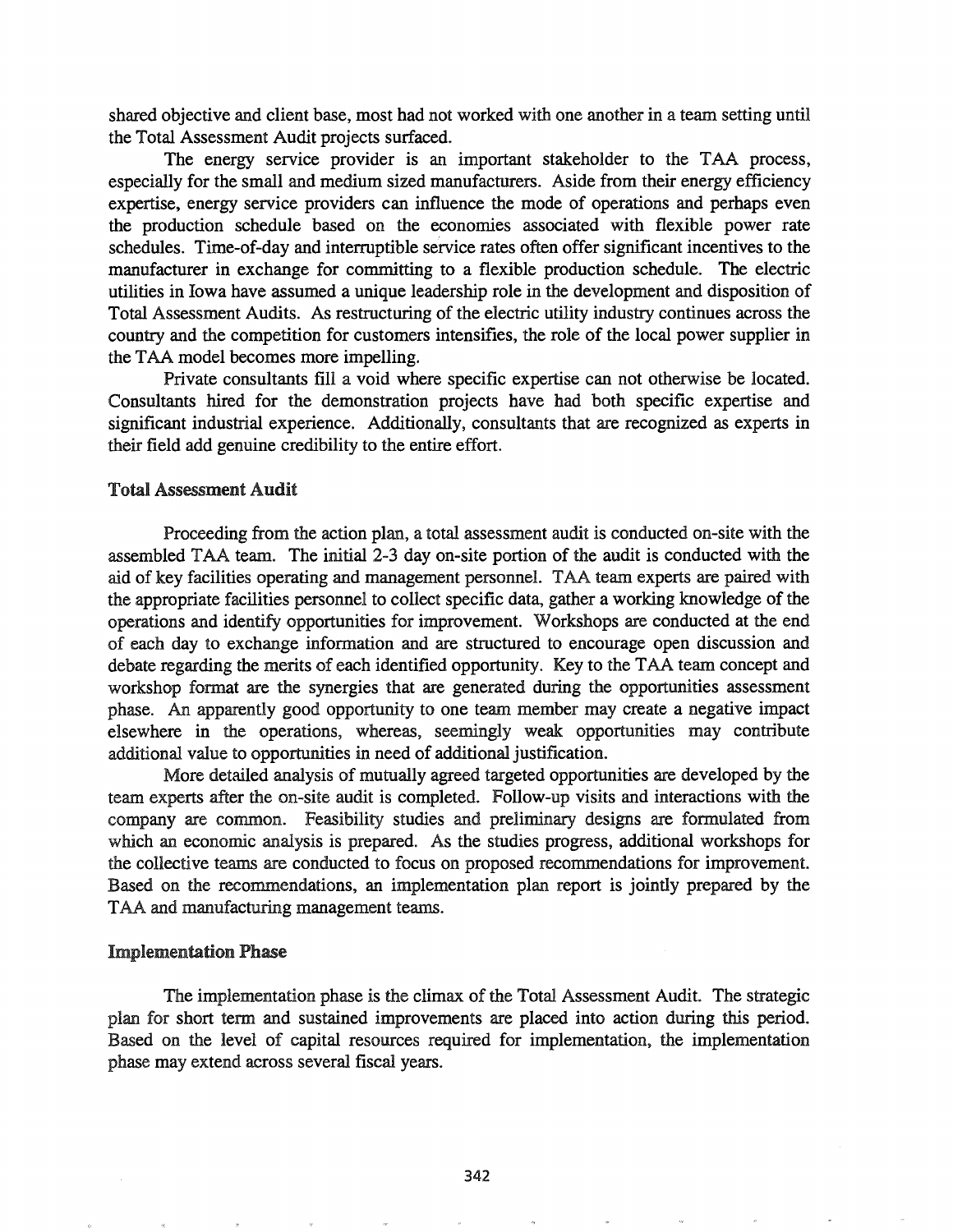Too often, audit services reports end up collecting dust on a shelf soon to be forgotten because they were packaged without an implementation phase. Consequently, no benefits are realized from the effort. This parody often results as facility managers become stranded with project recommendations that either overwhelm their understanding, ability or time to pursue.

The Total Assessment Audit process differs from the aforementioned situation since it's foundation is developed on the partnership created and nurtured between the two parties throughout the TAA process. Although the manufacturer must champion the implementation activities, the TAA management team must commit to the partnership by providing assistance and follow-up actions throughout the implementation phase.

## TAA Case Study Demonstration Projects in Iowa

The Iowa Energy Center has sponsored three demonstration projects associated with the Total Assessment Audit concept between 1993 and 1999. A total of 25 companies have participated in the combined projects. Following the success of the initial demonstration project, subsequent projects were sponsored to:

- 1. Demonstrate that the TAA concept is transferable across all industries and is not limited to just energy intensive ones.
- 2. Examine the TAA methodology to determine the most effective way to conduct them.
- 3. Examine the extent to which TAA concepts can be integrated into private enterprise.
- Develop case study reports that document the value TAA can have to industry.

The following two case study examples illustrate how the TAA approach was used and the magnitude of impact it had on the company's productivity and competitiveness based on data collected during and after improvements were implemented. The measured data are presented as a percentage improvement or as a nondescript standard unit in order to protect the participating company's more specific but privileged information.

## The Foundry With a Future: A Demonstration Project for the Iowa Foundry Industry to Provide Energy Savings by the Improvement of Process Manufacturing Efficiencies

The first Total Assessment Audit conducted in the U.S. was undertaken as a demonstration project between 1992-1995 at the Crane Valve-Washington company, located in Washington, Iowa. Crane-Washington, wholly owned by Crane Company of Stamford, Connecticut, is a leading manufacturer of ball, butterfly, check, gate and globe valves made from ferrous and nonferrous materials. The Crane-Washington facility, established in 1968, primarily manufactures gray and ductile-iron valves for the industrial, chemical, petroleum and water treatment markets.. Product demand was high at that time and the U.S. foundry industry was healthy. Over the next two decades however, competition from foreign metal casters grew dramatically forcing the closure of many U.S. foundries. By 1990, the survival of the Crane-Washington foundry was clearly in jeopardy.

Under the initial leadership of Iowa Southern Utilities<sup>2</sup>, a Total Assessment Audit was conducted at the Crane-Washington facility.. The assessment phase of the project was

 $2$  Iowa Southern Utilities merged with Iowa Electric Light and Power Company in 1993 to create IES Utilities. In 1998 IES Utilities merged with Interstate Power Company and Wisconsin Power and Light to create Alliant Energy.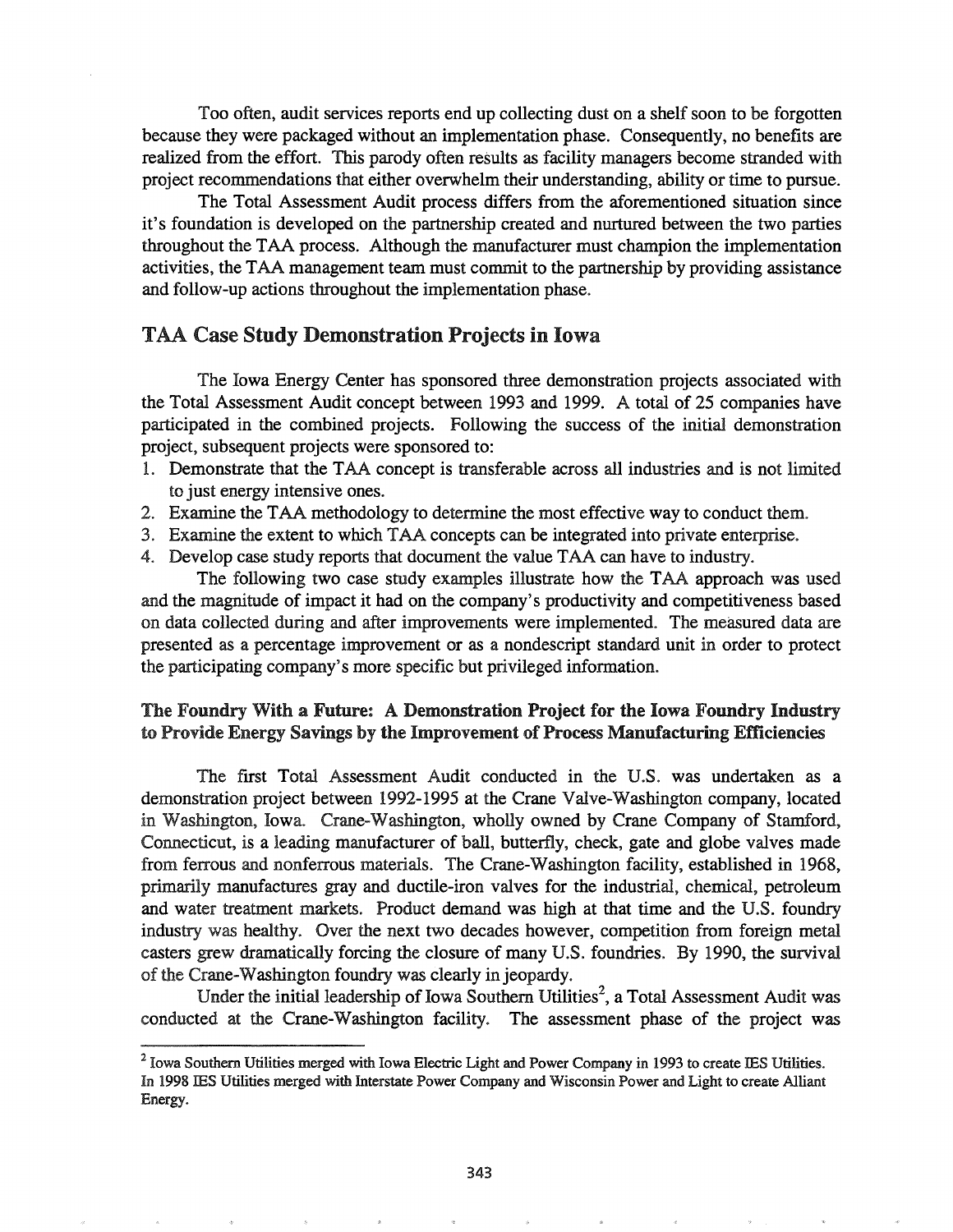completed in approximately six months and linked several key areas of production needs with expertise offered by the TAA core team consisting of (expertise in parenthesis):

- 1. IES Utilities (project management and energy efficiency)..
- 2. Metal Casting Center, University of Northem Iowa, (foundry productivity)..
- 3. ADM Associates (energy efficiency).
- 4. Iowa Waste Reduction Center, University of Northem Iowa, (waste management).
- 5. Center for Industrial Research and Service, Iowa State University, (productivity).
- 6. Kirkwood Community College, (productivity).
- 7.. Iowa Energy Center, (project funding and case history publication).

Sixty-three *Opportunity Ideas* were identified and organized into functional categories by the TAA team. The ideas were evaluated, refined and presented to Crane-Washington in the form of a continuous improvement plan having five major focuses:

- 1. Quality Management installing a total quality management (TQM) program to address quality, internal scrap rate, process control and employee empowerment issues that formalized and documented testing and inspection of materials, processes, and product.
- 2. Synchronous Manufacturing integrated with the TQM program to address real-time inventory control and scheduling of materials, production, patterns, and cores.
- 3. Waste Management reinforcement of an existing waste management system addressing scrap reductions, water use reductions, recycling materials and the disposal and reuse of foundry sand.
- Energy Management capital investments contributing to equipment energy efficiencies and lower energy consumption and non-capital demand side management improvements to take advantage of time-of-day scheduling and interruptible power rates.
- Future Marketing strategic marketing planning identifying target markets to expand into, profitable casting characteristics (sizes, weights, types, etc.) for foundry operations, internal communications and pursuit of ductile-iron product niches.

The improvement plan was implemented by the company with the technical assistance of the TAA team between 1993-1995. An immediate impact was apparent even during implementation as documented in two case study reports (Metal Casting Center 1996, 1998). Traditional foundry metrics were monitored over a period of four years at the facility to measure the effectiveness of the TAA.. The impact to the Crane-Washington operations was apparent within the first year as illustrated by the statistics presented in Table 1.

| Performance Measurement Item              | % Change: Nov 1993-Sept 1994 |
|-------------------------------------------|------------------------------|
| Number of foundry wage employees          | up 30%                       |
| Average tons per day poured               | up 78%                       |
| Good molds poured <sup>3</sup>            | up 42%                       |
| Man-hours per ton poured                  | dn 27%                       |
| Percentage of bad molds <sup>4</sup>      | dn 28%                       |
| Cost of scrap per ton poured <sup>4</sup> | dn 39%                       |
| Kilowatt-hours per ton melted             | dn 29%                       |

Table 1. Initial Year Measurements (Metal Casting Center 1996)

<sup>3</sup> Comparison based on year-to-date daily averages

4 Comparison based on year-to-date monthly averages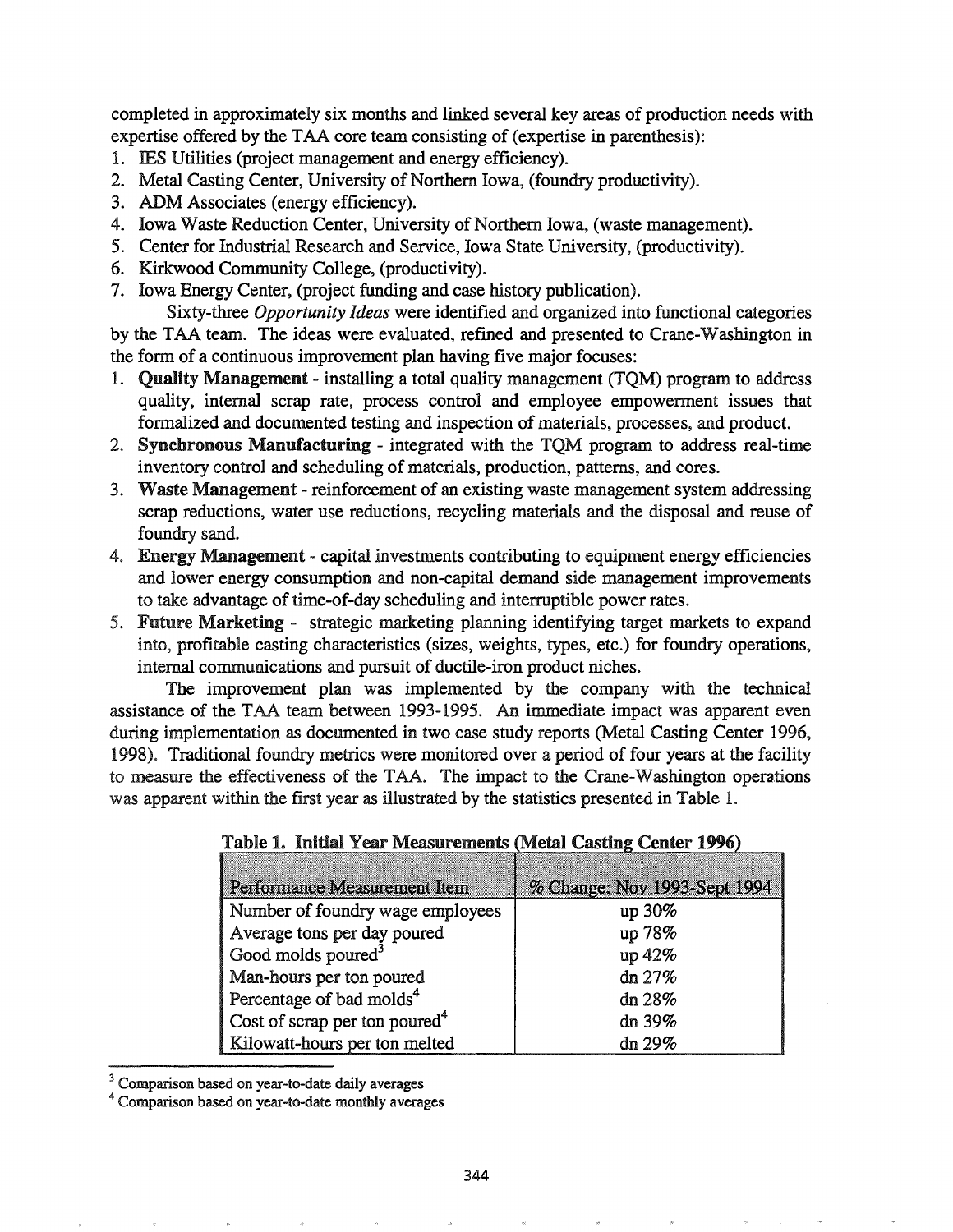The Iowa Energy Center commissioned a three-year follow-up study of the Crane-Washington operations to determine whether the continuous improvement plan implemented at the facility had a sustained impact to the facility over several years. The full value of TAA services is best measured by the impacts that can be sustained and continue to improve the overall facility operations without significant leveling or declines after the initial effects normalize. The follow-up study (Metal Casting Center 1998) documents that continuous improvements were sustained long after the departure of the TAA team.

Although the net energy consumed at the facility has increased during the study period, Figure  $1<sup>5</sup>$  illustrates the energy consumed per ton poured has steadily declined.



Figure 1. Energy (kWh) per Ton Poured Expressed as Standard **Units (Metal Casting Center 1998)** 

The TAA team identified the scrap rate within the facility as a short and long term opportunity for improvement. Similar to the energy usage, the scrap rate at the foundry was significantly reduced despite a dramatic increase in net tons poured as illustrated in Figure  $2^5$ .





*<sup>5</sup>* Standard units are used for the purpose of graphing the data and are a statistical manipulation which provides numeric values as a function of the standard deviation, the mean, and the actual values. The manipulation of data was required to provide anonymity for the foundry, but the values provide a standard score which allows for trend comparisons between groups..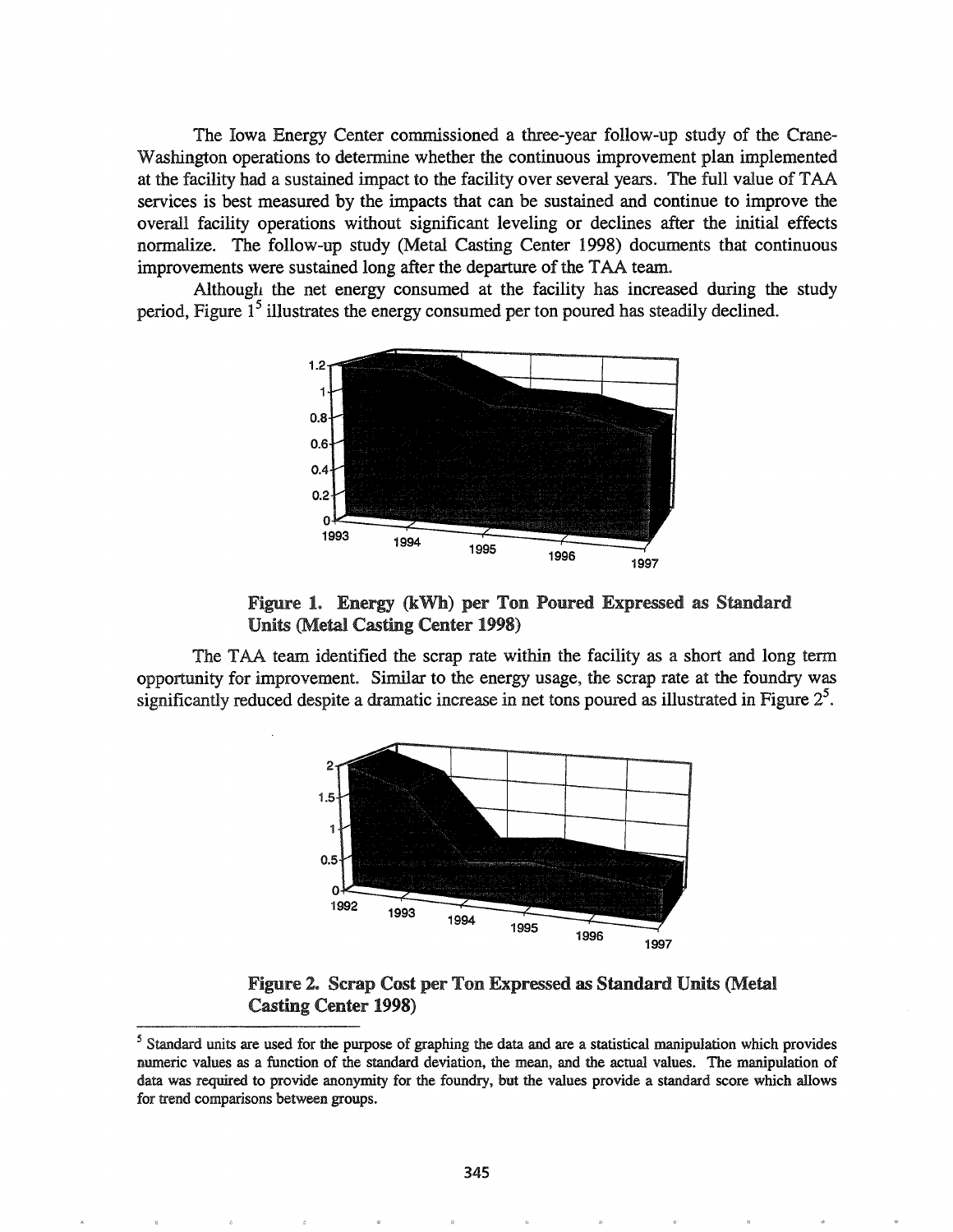The quality improvements associated with the mold forming and casting operations paid dividends across the entire range of operations. The production of consistently higher quality castings freed in-house resources previously dedicated to rework issues for other tasks. Marketing efforts, springboarded by a newly acquired *ISO* certified plant designation, proved extremely successful securing outside sales that went far to more fully utilize the plant's capacity. As a result, the implementation of a continuous improvement plan provided the catalyst necessary for sustainable growth in the company during a period when growth throughout the U.S. gray and ductile iron industry was relatively flat as shown in Figure  $3<sup>6</sup>$ .



Figure 3. TAA Foundry Performance (S2) vs. U.S. Gray and Ductile Iron Industry Performance (81) Expressed as Standard Units (Metal Casting Center 1998)

## Field Study of Energy Savings Achieved in Manufacturing Industries: Total Assessment Audit and Demonstration

The ongoing TAA research and demonstration project is being conducted by Iowa State University. The project attempts to integrate the lessons learned from previous TAA project audits with the goal of duplicating the success experienced at Crane Valves-Washington. The project scope includes five TAA case studies at companies having SIC codes that represent the prevalent industries in Iowa. The industries chosen include: metal casting, metal fabrication, plastic injection molding, food processing and printing. The studies are at varying levels of the implementation and post-implementation/monitoring phases" Although none of the case study reports are yet published (scheduled to be published in 1999), below are preliminary results of the case study at the metal fabrication plant.

<sup>&</sup>lt;sup>6</sup> Standard units are used for the purpose of graphing the data and are a statistical manipulation which provides numeric values as a function of the standard deviation, the mean, and the actual values. The manipulation of data was required to provide anonymity for the foundry, but the values provide a standard score which allows for trend comparisons between groups.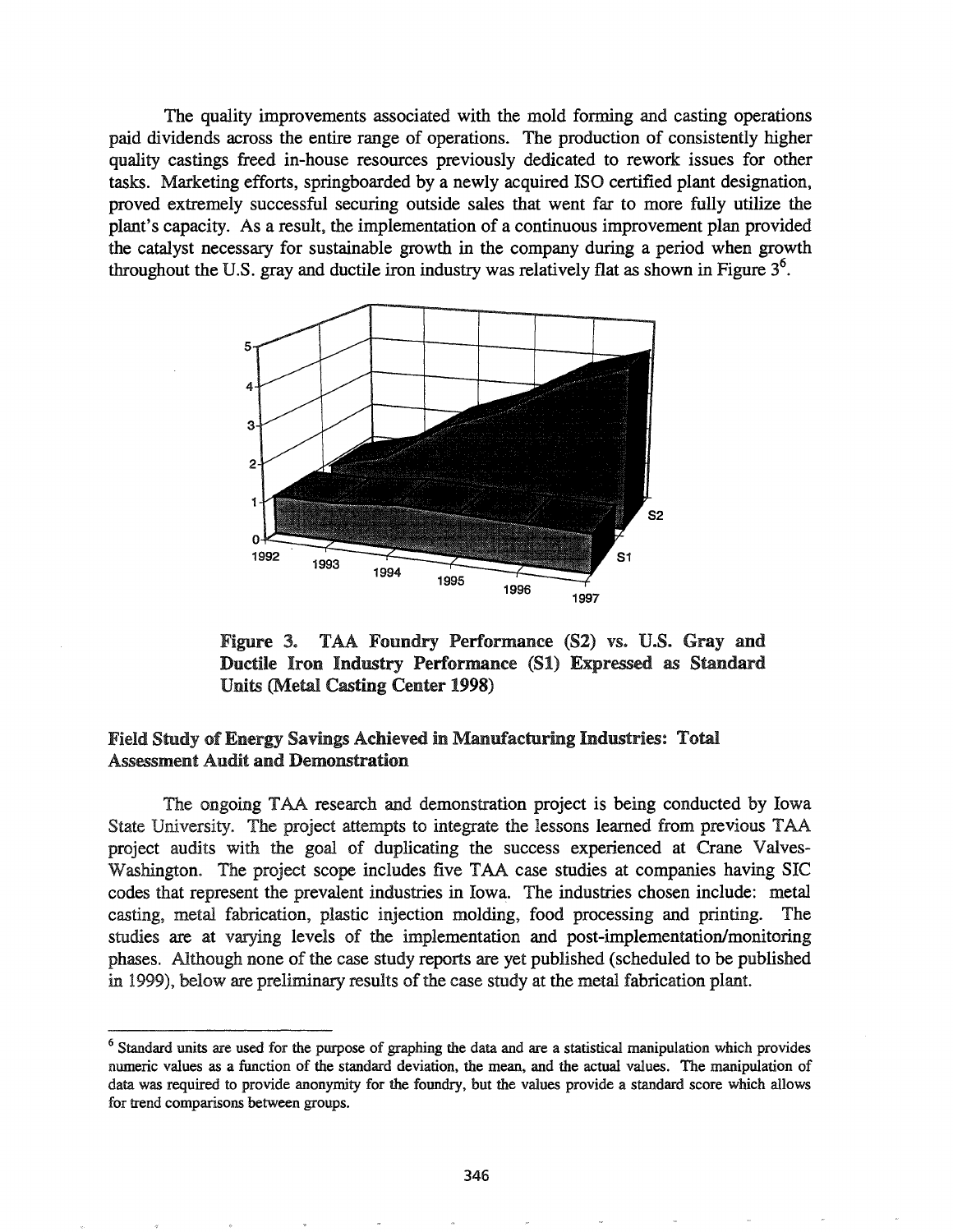A Metal Fabricator of office furniture was experiencing high scrap and rework rates but was also dealing with sales that exceeded production levels despite operating around the clock six days per week. The TAA team identified over thirty opportunities to reduce energy consumption and waste but focused primarily on addressing the productivity issues facing the company. Specifically, the work-in-progress was considered exceptionally high for the size of facility and the material flow through the plant was not optimum for a mass production line. All aspects of the production line were studied ranging from the raw materials purchasing and inventory, stamping and welding, surface finishing, assembly and packaging.

The TAA holistic evaluation identified the paint line as a bottleneck and a significant source of scrap and rework. It was determined that the antiquated paint line design was responsible for limiting the overall production line speed and product quality. Additionally, odors transmitted by the paint line exhaust were a concern of the adjacent neighborhood. The following paint line improvements were implemented and had the associated impacts noted:

- Nuisance odors were addressed through a paint conversion project where solvent based paints were replaced with water based paints.
- The parts preparation, cleaning and drying systems were enhanced to accommodate the new water based paints but also to improve the final surface finish. Combined with new part hanger designs, higher product quality was achieved that contributed to fewer reworks and higher throughput;
- Lengthening the paint line to accommodate additional high efficiency rotary and spot spray nozzles in conjunction with a state-of-art PLC control system improved the transfer efficiency rate, reduced the paint consumption per unit and allowed for other changes that increased the facility's production line speed;
- Replacement of standard booth filters with high efficiency filters and baffles increased the time interval needed between filter changes resulting in reduced down-time and higher product throughput.

Table 2 provides a summary of unpublished improvements based on preliminary measurements made eight months after key implementation measures were installed..

| Performance Measurement Item  | % Change: May 1997-Dec 1998 |
|-------------------------------|-----------------------------|
| Throughput (units)            | up 80%                      |
| Production line speed (fpm)   | up 12%                      |
| Paint transfer efficiency (%) | up 25%                      |
| Parts inventory (tons)        | dn 60%                      |
| Work-in-progress (hr)         | dn 90%                      |
| Rework (units)                | dn 60%                      |
| Scrap (tons)                  | dn 50%                      |
| Kilowatt-hours per unit       | dn 33%                      |

**Table 2. Preliminary Initial Year Measurements**